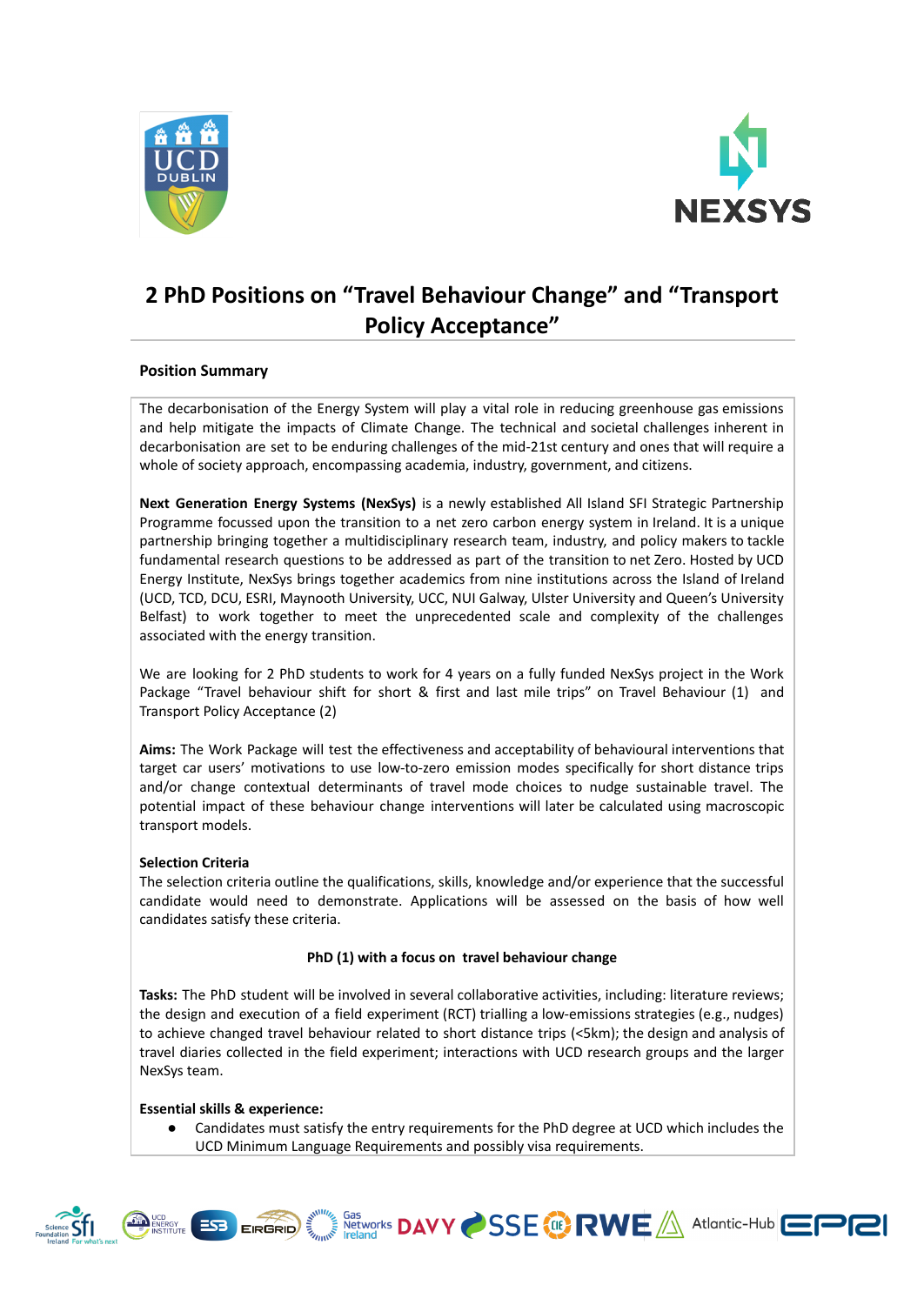- A background in behavioural/ transport economics, behavioural public policy, psychology, environmental policy, or cognate areas.
- An MSc degree in a relevant area with at least an IE 2:1 honours degree (or its international equivalent).
- Ability to work independently and goal-oriented.
- Strong team player that will add value to an interdisciplinary team.
- Demonstrable motivation to conduct policy-relevant research.
- Willingness to travel and disseminate research results.

# **Preferred skills & experience:**

- An interdisciplinary background in multiple relevant disciplines (behavioural economics, behavioural public policy, psychology, environmental policy, or cognate areas).
- Relevant experience of social science research on transport.
- Training in statistics and/or econometrics.
- Experience in using statistical programs used in the social and behavioural sciences (e.g., SPSS, Stata, or R)
- Experience in conducting field or lab experiments.
- Strong organisational, writing, presentation and other communication skills.

Supervision by Dr Páraic Carroll [\(paraic.carroll@ucd.ie](mailto:paraic.carroll@ucd.ie)) and Dr Leonhard Lades [\(leonhard.lades@ucd.ie\)](mailto:leonhard.lades@ucd.ie). If you have questions, please get in touch with these researchers.

# **PhD (2) with a focus on transport policy acceptance**

**Tasks:** The PhD student will be involved in several collaborative activities, including: literature reviews; the design and execution of survey research on public acceptability (or resistance) of transport policy interventions; interactions within the project, the larger Nexsys team and relevant UCD research groups.

### **Essential skills & experience:**

- Candidates must satisfy the entry requirements for the PhD degree at UCD which includes the UCD Minimum Language Requirements and possibly visa requirements.
- A background in a relevant area, such as psychology, marketing, behavioural economics, environmental policy.
- An MSc degree in a relevant area with at least an IE 2:1 honours degree (or its international equivalent).
- Ability to work independently and goal-oriented.
- Strong team player that will add value to an interdisciplinary team.
- Strong conceptual skills that are applicable to policy-relevant research.
- Willingness to travel and disseminate research results.
- Motivation to work in a multidisciplinary research group.

### **Preferred skills & experience:**

**THE UCD**<br>INSTITUTE

 $ESB$ 

- Experience in quantitative research methods.
- Experience in using statistical software programs (e.g., SPSS, Stata, or R).
- Experience in survey design and/ or field or lab experiments.
- Relevant research experience.

EIRGRID

● Strong organisational, writing, presentation and other communication skills.

Supervision by Dr Geertje Schuitema and Dr Leonhard Lades. If you have questions, please email [geertje.schuitema@ucd.ie.](mailto:geertje.schuitema@ucd.ie)

**Closing date:** Applications should be received no later than 31 May 2022, 5pm (Standard Irish Time).

**Application:** Apply by sending an email to the relevant supervisors. For PhD 1 email [paraic.carroll@ucd.ie](mailto:paraic.carroll@ucd.ie) and use "PhD 1 with a focus on travel behaviour change" as the subject of the

**SSE CO RWE A Atlantic-Hub EPRI**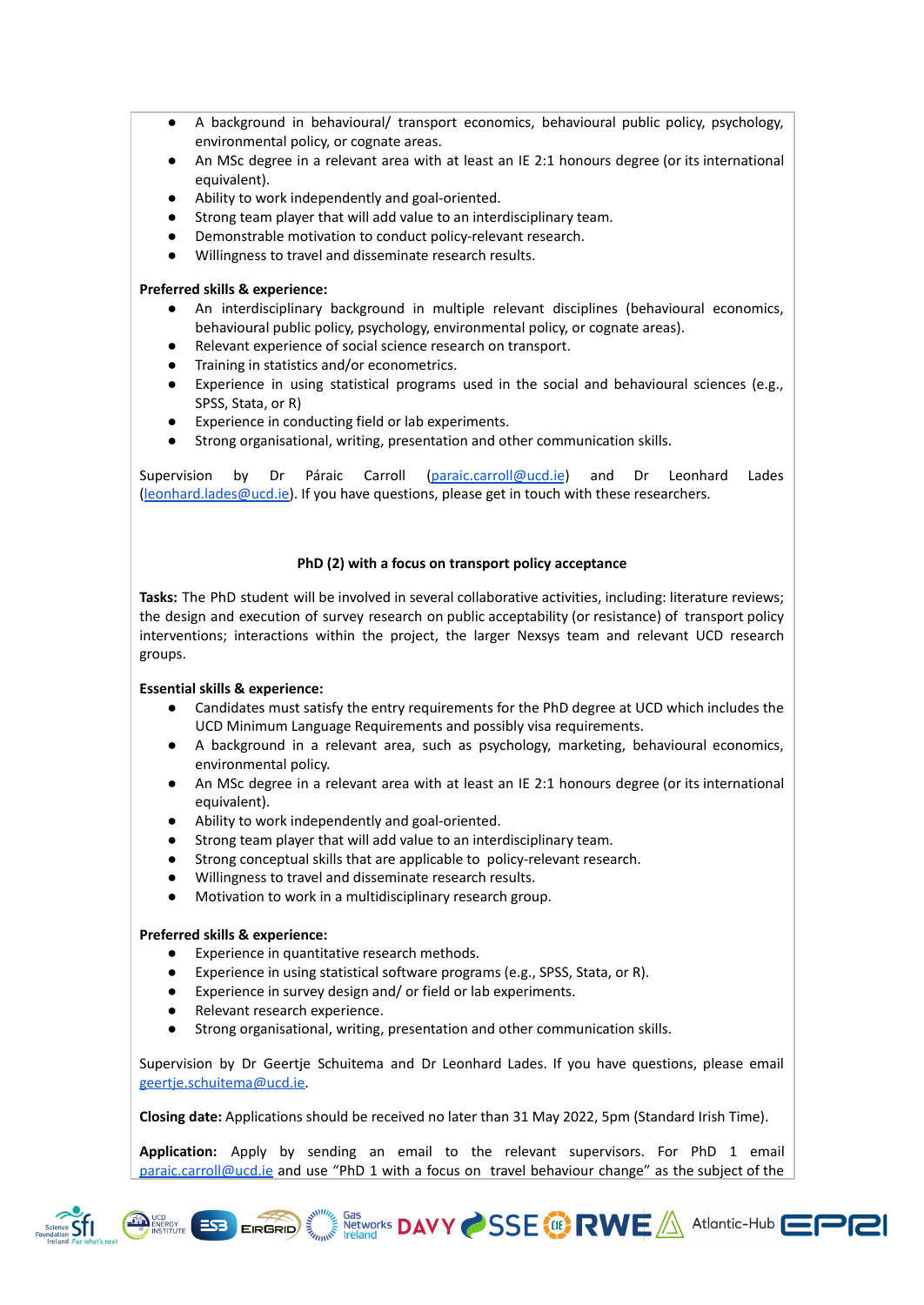email. For PhD 2, (email [geertje.schuitema@ucd.ie\)](mailto:geertje.schuitema@ucd.ie) and use "PhD 2 with a focus on transport policy acceptance" (email [geertje.schuitema@ucd.ie\)](mailto:geertje.schuitema@ucd.ie) as the subject of the email. Include *one* PDF with the following documents (in English):

- A cover letter explaining why you are applying for the position and what qualifies you for it;
- A current CV;
- Maximum three examples of work demonstrating prior achievement in research, enquiry or debate (e.g., a published paper or other work; software, standards or policy contribution; dissertation or master's thesis);
- Details of a maximum of 2 referees (names, contact details) who can provide information about the candidate's qualifications;
- Where relevant, proof of English proficiency (6.5 IELTS minimum);
- Diploma and Transcripts of records (e.g. BSocSc/BA and MSocSc/MA).

After an initial screening, shortlisted candidates will be required to attend an online or in-person meeting.

**Starting date:** September 2022.

**Funding:** The PhD positions include PhD tuition fees and a tax-free yearly stipend (€18,500 per annum) for a period of 4 years. There is also funding for travel to an annual conference and for a PC/laptop.

**Team:** The project team includes Páraic Carroll (UCD), Geertje Schuitema (UCD), Muireann Lynch (ESRI), and Leonhard Lades (UCD). The project is supported by several partners such as the National Transport Authority, Smart Dublin, Smart Sandyford, Zipp Mobility, and Bolt.

**Background:** In Ireland, private cars are the biggest contributor to transport emissions as they account for 40% of all transport emissions. An area with significant potential for emissions reduction in the car sector is to target short car trips. This project aims to study how psychological strategies identified in social and cognitive psychology as well as behavioural economics can be used to encourage car users to replace their short car trips by other modes of transportation, via collecting travel diaries of daily travel activities. The underlying assumption is that when people change their perceptions and beliefs, they adapt their behaviour accordingly. This is often done by changing the choice architecture and/or using timely interventions to disrupt the decision-making process. For such measures to be effective in the long term, they need to break travel habits and facilitate the internalisation of new habits. In order to support the just transition model, public acceptance and/or resistance of such interventions will need to be considered to determine social feasibility.

# **Further Information for Candidates**

### **Equality, Diversity and Inclusion:**

UCD is committed to creating an inclusive environment where diversity is celebrated, and everyone is afforded equality of opportunity. Diversity is highlighted in the university's strategic plan as one of the core values of UCD, and its EDI commitment is further demonstrated through the strategic objective relating to the attraction, retention, and development of an excellent and diverse cohort of students, faculty and staff. We welcome applications from everyone, including those who identify with any of the protected characteristics that are set out in our Equality, Diversity and Inclusion policy. The university adheres to a range of equality, diversity and inclusion policies. We encourage applicants to consult UCD's equality, diversity and inclusion policies here <https://www.ucd.ie/equality/>

**UCD's Equality, Diversity and Inclusion Strategy 2018-2020-2025 sets out the University's objectives aligned to UCD's ten equality grounds. [Link](https://www.ucd.ie/equality/information/publications/)**

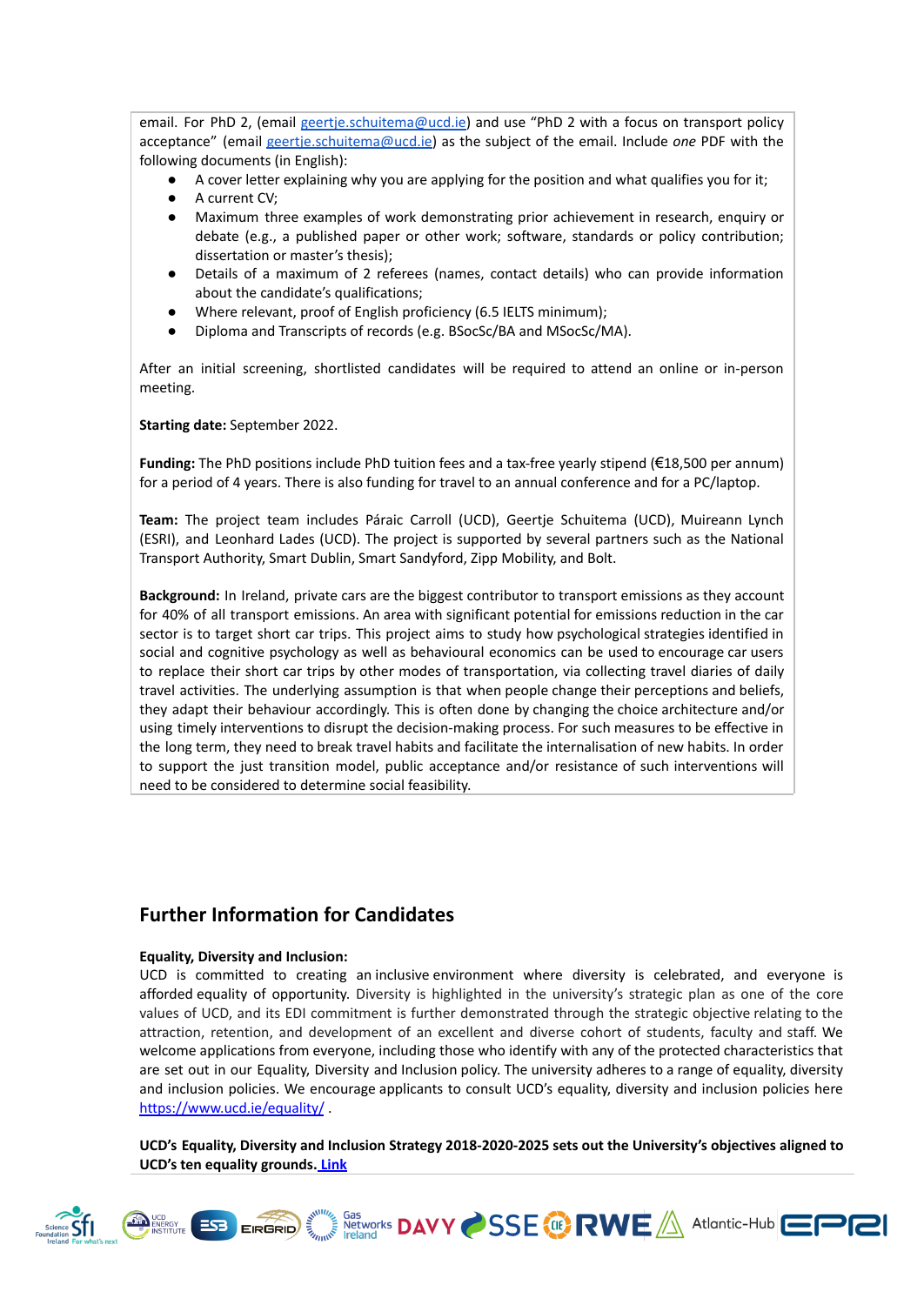**UCD's Vice President for Equality, Diversity and Inclusion chairs the University EDI Group which works across UCD's ten equality grounds in collaboration with College Vice Principals for EDI and EDI School Representatives. UCD's Equality, Diversity and Inclusion Unit** supports the mainstreming of EDI through the EDI Group and these roles and leads on the delivery of the EDI Strategy through a range of initiaitives including policy development, awareness raising and training, internal and external relationship building, collation and analysing of data, establishing peer support groups and networks, attainment of accreditations such as Athena SWAN and supporting and promtoting an environment of mental health and wellbeing and dignity and respect.



**UCD has EDI staff networks which are a great opportunity to meet colleagues, network and engage with equality, diversity, and inclusion initiatives in UCD.**

- **UCD's EDI Staff Networks include:**
	- UCD staff disability network
	- UCD LGBTI staff network
	- UCD Women@STEM
	- Multicultural Employee Network UCD (MENU)

**You can join UCD's EDI Staff Networks here: <https://www.ucd.ie/equality/groups/edinetworks/>**

### **UCD is also engaged with the following initiatives:**



### **Athena SWAN at UCD**

University College Dublin has received its second Athena SWAN Bronze institutional award in recognition of the university's work towards gender equality. To achieve this accreditation, an institution must demonstrate that it has undertaken a thorough self-assessment of gender equality challenges and has developed a detailed action plan to tackle them. The UCD Gender Equality Action Plan [2020-2024](https://www.ucd.ie/equality/t4media/GenderEqualityActionPlan%20UCD%20Final%20Sept20.pdf) was prepared by the Gender [Equality](https://www.ucd.ie/equality/groups/genderequalityactiongroup/) [Action](https://www.ucd.ie/equality/groups/genderequalityactiongroup/) Group and its Working Groups, in a process that involved external benchmarking, an EDI employee survey, focus groups and consultation across the university. It includes actions relating to recruitment, promotions, leadership, work practices, organisation and culture. The implementation of the Plan is already underway and includes mechanisms to track progress on each of the actions. This action plan includes the actions that arose from the review of the university's policy and procedures on Dignity and Respect.

### **Age-Friendly University**

University College Dublin is proud of its designation as an **Age-Friendly University** as part of the AFU Global Network. The principles of an Age-Friendly University are: To encourage the participation of older adults in all the core activities of the university, including educational and research programmes.

#### **University of Sanctuary**